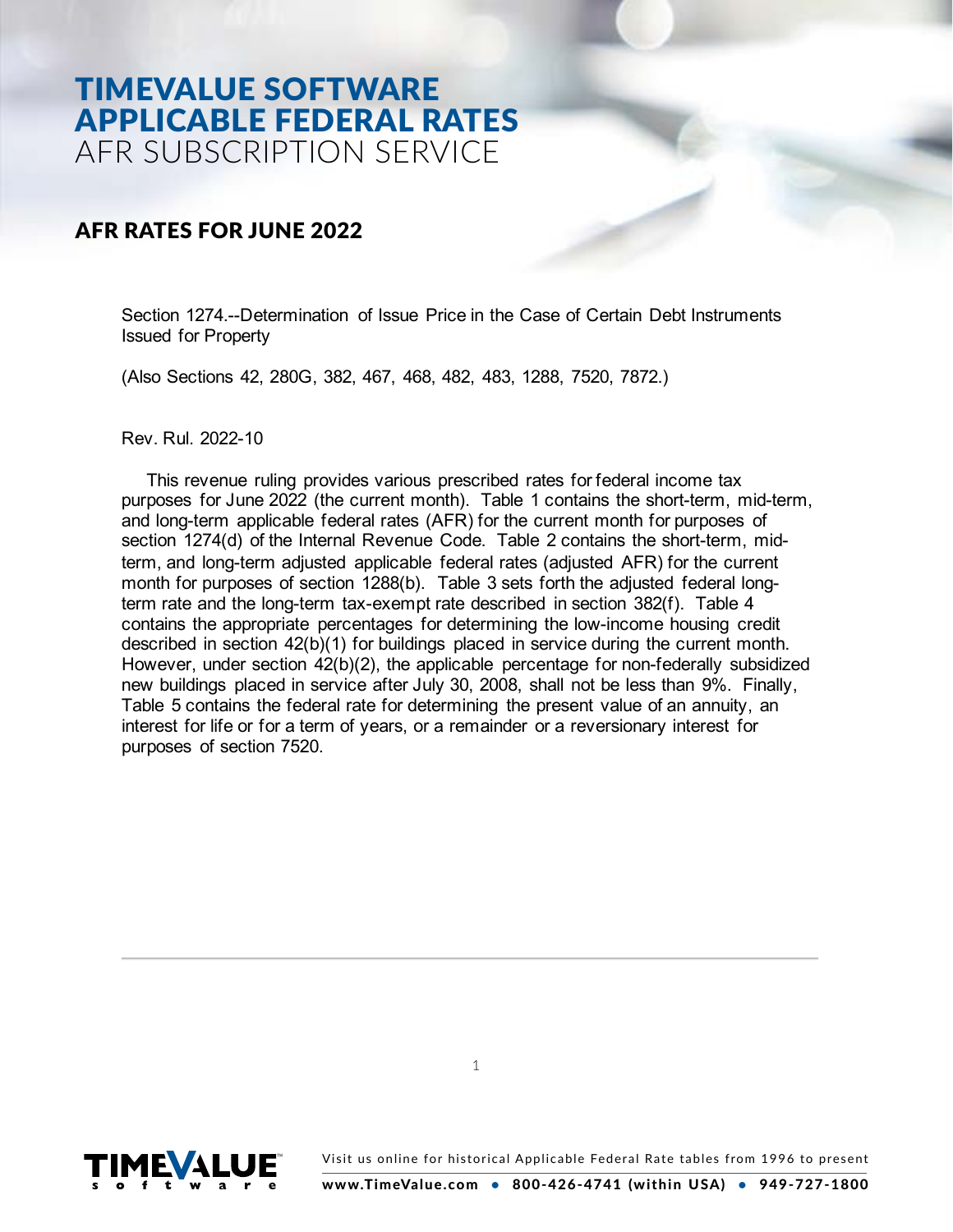## TIMEVALUE SOFTWARE AFR SUBSCRIPTION SERVICE

### REV. RUL. 2022-10 TABLE 1

## Applicable Federal Rates (AFR) for June 2022

|                                                                        | Annual                                             | <b>Period for Compounding</b><br>Semiannual        | <b>Quarterly</b>                                   | <b>Monthly</b>                                     |  |  |
|------------------------------------------------------------------------|----------------------------------------------------|----------------------------------------------------|----------------------------------------------------|----------------------------------------------------|--|--|
|                                                                        | Short-term                                         |                                                    |                                                    |                                                    |  |  |
| <b>AFR</b><br>110% AFR<br>120% AFR<br>130% AFR                         | 2.21%<br>2.43%<br>2.66%<br>2.88%                   | 2.20%<br>2.42%<br>2.64%<br>2.86%                   | 2.19%<br>2.41%<br>2.63%<br>2.85%                   | 2.19%<br>2.41%<br>2.63%<br>2.84%                   |  |  |
|                                                                        | Mid-term                                           |                                                    |                                                    |                                                    |  |  |
| <b>AFR</b><br>110% AFR<br>120% AFR<br>130% AFR<br>150% AFR<br>175% AFR | 2.93%<br>3.23%<br>3.52%<br>3.82%<br>4.42%<br>5.15% | 2.91%<br>3.20%<br>3.49%<br>3.78%<br>4.37%<br>5.09% | 2.90%<br>3.19%<br>3.47%<br>3.76%<br>4.35%<br>5.06% | 2.89%<br>3.18%<br>3.46%<br>3.75%<br>4.33%<br>5.04% |  |  |
|                                                                        | <u>Long-term</u>                                   |                                                    |                                                    |                                                    |  |  |
| <b>AFR</b><br>110% AFR<br>120% AFR<br>130% AFR                         | 3.11%<br>3.43%<br>3.74%<br>4.06%                   | 3.09%<br>3.40%<br>3.71%<br>4.02%                   | 3.08%<br>3.39%<br>3.69%<br>4.00%                   | 3.07%<br>3.38%<br>3.68%<br>3.99%                   |  |  |

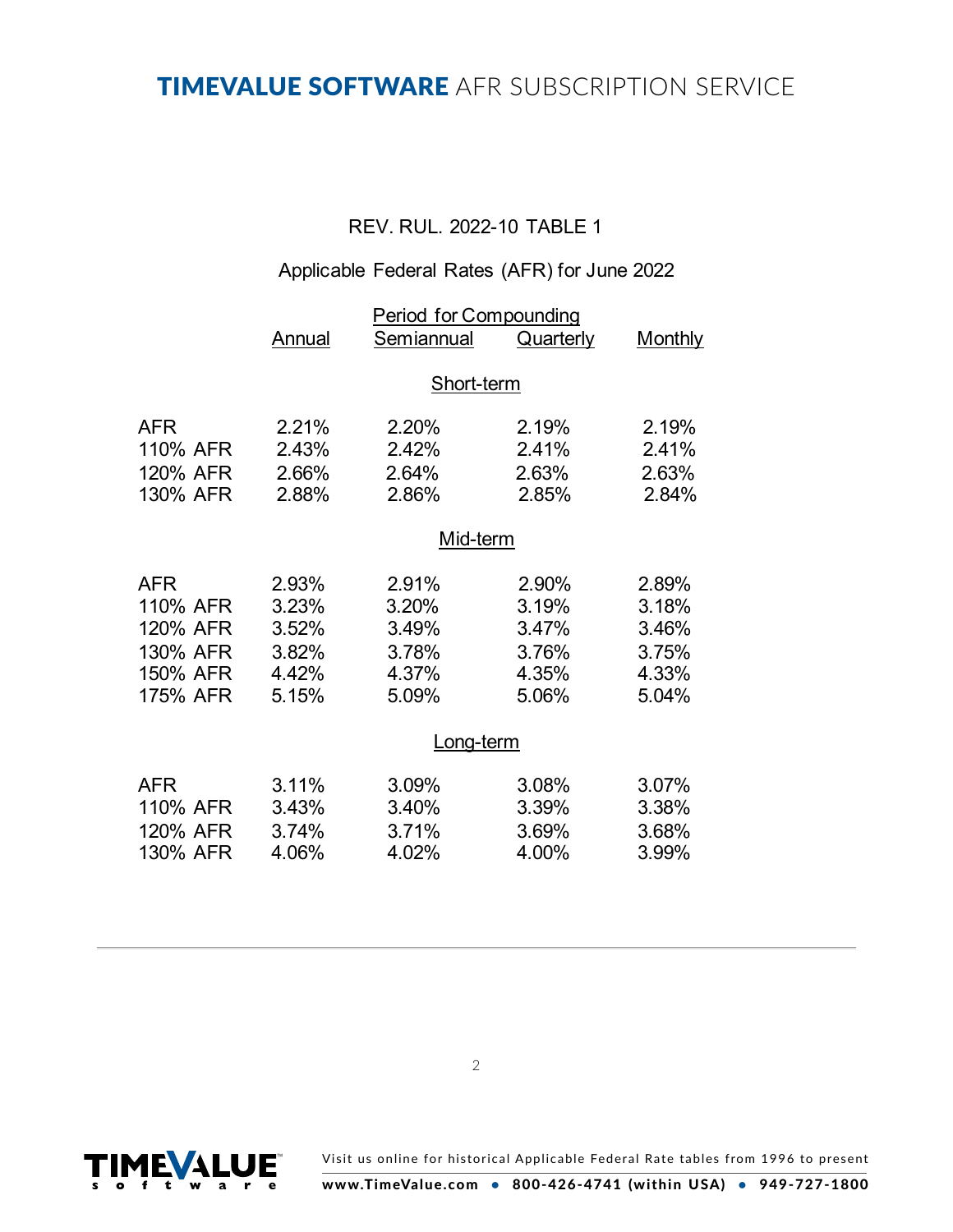## TIMEVALUE SOFTWARE AFR SUBSCRIPTION SERVICE

#### REV. RUL. 2022-10 TABLE 2

#### Adjusted AFR for June 2022

|                            | Annual | Period for Compounding<br>Semiannual | Quarterly | Monthly |  |
|----------------------------|--------|--------------------------------------|-----------|---------|--|
| Short-term<br>adjusted AFR | 1.68%  | 1.67%                                | 1.67%     | 1.66%   |  |
| Mid-term<br>adjusted AFR   | 2.22%  | 2.21%                                | 2.20%     | 2.20%   |  |
| Long-term<br>adjusted AFR  | 2.36%  | 2.35%                                | 2.34%     | 2.34%   |  |

#### REV. RUL. 2022-10 TABLE 3

#### Rates Under Section 382 for June 2022

| Adjusted federal long-term rate for the current month                                                                                                                                | 2.36% |
|--------------------------------------------------------------------------------------------------------------------------------------------------------------------------------------|-------|
| Long-term tax-exempt rate for ownership changes during the<br>current month (the highest of the adjusted federal long-term<br>rates for the current month and the prior two months.) | 2.36% |